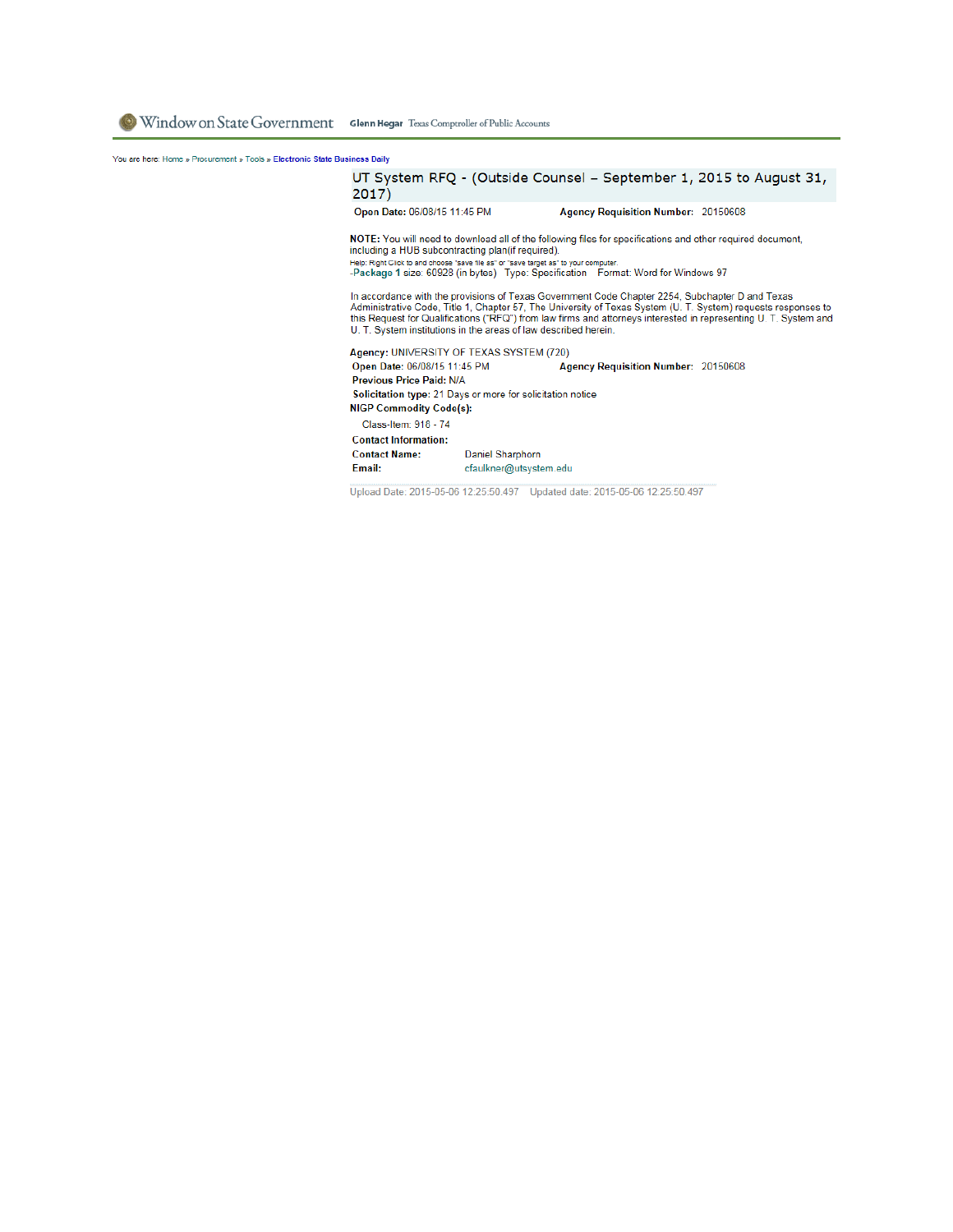## **The University of Texas System**

**Request for Qualifications** (Outside Counsel – September 1, 2015 to August 31, 2017) (RFQ No. 20150608)

In accordance with the provisions of Texas Government Code Chapter 2254, Subchapter D and Texas Administrative Code, Title 1, Chapter 57, The University of Texas System (U. T. System) requests responses to this Request for Qualifications ("RFQ") from law firms and attorneys interested in representing U. T. System and U. T. System institutions in the areas of law described below. The U. T. System is located in Austin and governs six health institutions (located in Dallas, Galveston, Houston, San Antonio, and Tyler) and nine academic institutions (located in Arlington, Austin, Brownsville, Dallas, Edinburg, El Paso, Midland-Odessa, San Antonio, and Tyler). However, in 2015 the two U. T. System academic institutions located in Edinburg and Brownsville will be replaced with a single U. T. System institution, UT Rio Grande Valley ("UT RGV") that spans the entire Texas Rio Grande Valley. UT RGV will have a presence in each of the major metropolitan areas of Brownsville, Edinburg, Harlingen and McAllen, and will also be home to a school of medicine. This RFQ is issued to establish a "Referral List" of law firms or attorneys practicing in each of the areas of law identified below, so that the U. T. System Office of General Counsel, on behalf of U. T. System and the U. T. System institutions may contract with those law firms or attorneys as appropriate to serve as counsel representing the U. T. System and/or the U. T. System institutions on specific matters as the need arises during the timeframe beginning September 1, 2015 to August 31, 2017. U. T. System invites responses to this RFQ from qualified law firms and attorneys for the provision of legal services under the direction and supervision of the U. T. System's Office of General Counsel. Subject to approval by the Office of the Attorney General and compliance with applicable state laws and regulations, U. T. System and U. T. System institutions may engage outside counsel from any Referral List with experience in the following areas of law:

- **Communications, Media, and Information Technology:** Representation and advice regarding communications, media and information technology matters regulated by the Federal Communications Commission and other federal and state government agencies in matters related to regulatory compliance, transactions, corporate, and litigation in the telecommunications, media, Internet, information services and technology industries, including but not limited to commercial and noncommercial broadcast issues; First Amendment and broadcast journalism legal issues; digital rights, privacy and security issues; and preparing, filing, prosecuting, maintaining, and renewing various permits, licenses, and license applications.
- **Corporate Law:** Representation and advice regarding corporate and securities transactions and regulations, including but not limited to entity formation, such as corporations, joint ventures, limited partnerships, limited liability companies,  $501(c)(3)$ corporations, and public-private partnerships; drafting and filing entity documents; filing for certificates of authority to transact business in other states; private equity investing; and the range of corporate legal services related to technology transfer.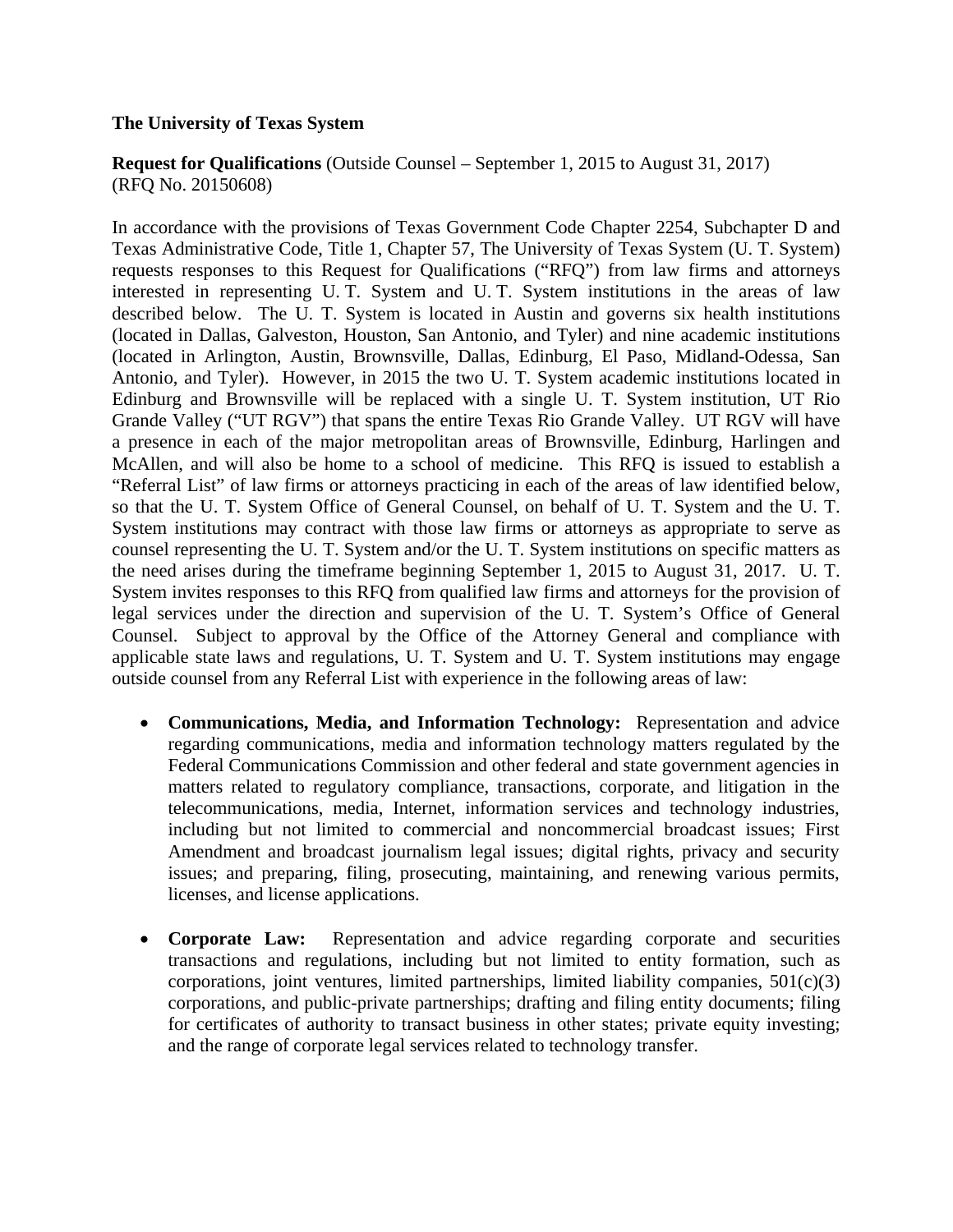- **Employment Law:** Representation and advice regarding complex employment and employee benefits law issues.
- **Ethics, Regulatory Compliance, and Investigations:** Representation and advice regarding compliance with federal and state laws and regulations related to revenue, expense, and contributions transparency and other related matters, including institutional or federal or state government investigations.
- **Export Controls:** Representation and advice regarding U.S. export controls and related technology transfer controls, including but not limited to review, revision, implementation or updating of compliance policies and procedures; compliance training; review of deemed export or technical data export aspects of educational activities, laboratory research, sponsored research contracts, and other activities; export control classification, jurisdiction, and licensing advice; U.S. economic sanctions, embargoes, denied parties, and related matters; import/export counseling; compliance reviews. In addition, legal services may be provided concerning government contracting issues and application of relevant U.S. laws and regulations relating to same.
- **Health Law:** Representation and advice regarding (1) compliance with federal and state laws and regulations on privacy and security of protected health information, including the Health Insurance Portability and Accountability Act (HIPAA), other individually identifiable information maintained by the University, and health information technology matters; (2) Medicare/Medicaid/Tricare and private third party certification, payment, managed care, and related matters; (3) health regulatory and research compliance, investigations, and related matters; (4) contractual and business transactions; and other general health law matters.
- **Immigration Law:** Representation and advice regarding immigration law matters, including but not limited to petitioning for nonimmigrant visas (including H-1Bs); petitioning for employer sponsored permanent residence; representation before the Department of Labor, including labor condition applications, labor certifications, Program Electronic Review Management (PERM) complying with the Student and Exchange Visitor Information System (SEVIS) requirements; impact of homeland security issues on immigration law; and interaction with and representation before applicable U.S. governmental agencies, including the Department of Homeland Security and the Department of Labor, as well as the U. T. System Office of General Counsel, U. T. System institutions' international offices, and human resources offices. . Family members will not be covered under any outside counsel contract for legal services.
- **Intellectual Property Matters:** Representation and advice regarding intellectual property matters, including but not limited to preparing, filing, prosecuting, and maintaining patent applications in the United States and other countries; securing copyright protection for computer software; preparing, filing, and prosecuting applications to register trademarks and service marks in the United States and other countries; complex licensing transactions; and all other related matters.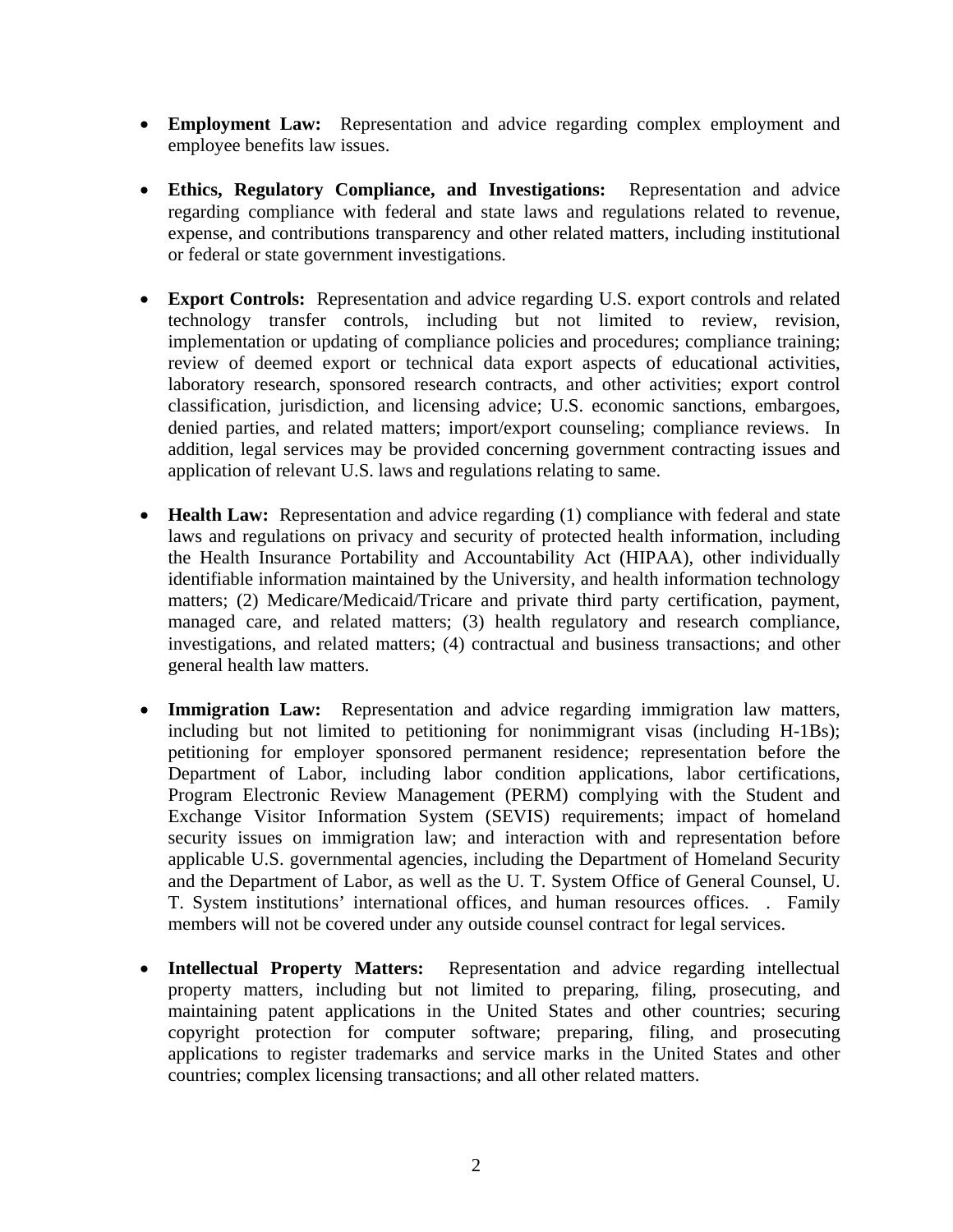- **International Law:** Representation and advice regarding international law obligations and requirements in the following areas: doing business in foreign jurisdictions and related registration and tax obligations, employment issues regarding university employees and foreign nationals, affiliation and collaborative research agreements with foreign universities and other entities, study abroad programs, and contracting and procurement issues in foreign jurisdictions.
- **Litigation General**: Representation and advice regarding complex litigation matters, including but not limited to employment litigation, real estate litigation, wills and estate litigation, Texas Public Information Act litigation, commercial litigation, creditors' rights litigation, and third party issues such as subpoenas and discovery matters.
- **Litigation IP:** Representation and advice regarding all intellectual property matters, including but not limited to pursuit of litigation against infringers of U. T. System intellectual property rights and defense of any intellectual property related claims.
- **Public School Law:** Representation and advice regarding public school law issues regarding U. T. System institution charter schools and other interactions with K-12 education.
- **Real Estate and Finance Transactions:** Representation and advice regarding acquisitions, dispositions, financings, title issues, entity formation (joint ventures, limited partnerships, limited liability companies, real estate investment trusts, business trusts), securitization, leasing, construction contracting, and workouts and restructurings.
- **Real Estate and Oil & Gas Transactions Outside the State of Texas:** Representation and advice regarding real estate and oil and gas transactions, including but not limited to litigation or hearings related to oil, gas, or other mineral interests that are located outside the State of Texas and that are either owned by or proposed to be given to U. T. System or a U. T. institution; and litigation or hearings related to real estate interests and trust, estate, and probate matters that are located outside the State of Texas and that are either owned by or proposed to be given to U. T. System or a U. T. System institutions.
- **Tax-Exempt Bond Matters:** Public, tax-exempt bond issuance is conducted under two major programs and is rated by three major rating agencies. Under authority granted in Article VII, Section 18 of the Texas Constitution, Chapters 55 and 65, Texas Education Code and Chapters 1207 and 1371, Texas Government Code, and other applicable laws, the U. T. System issues revenue bonds for capital improvements in support of the U. T. System's \$6.3 billion Capital Improvement Program. Commercial paper programs are generally used for interim financing with long-term bonds sold to provide more permanent financing. These long-term bonds, which may be either fixed rate or variable rate, may be combined with interest rate swap agreements pursuant to International Swaps and Derivatives Association, Inc. (ISDA) master swap agreements. Advance refunding transactions may be undertaken based on market conditions. Federal tax related matters regarding bonds issued by the U. T. System, including strategies and management practices in the conduct of an exempt debt program requires a close working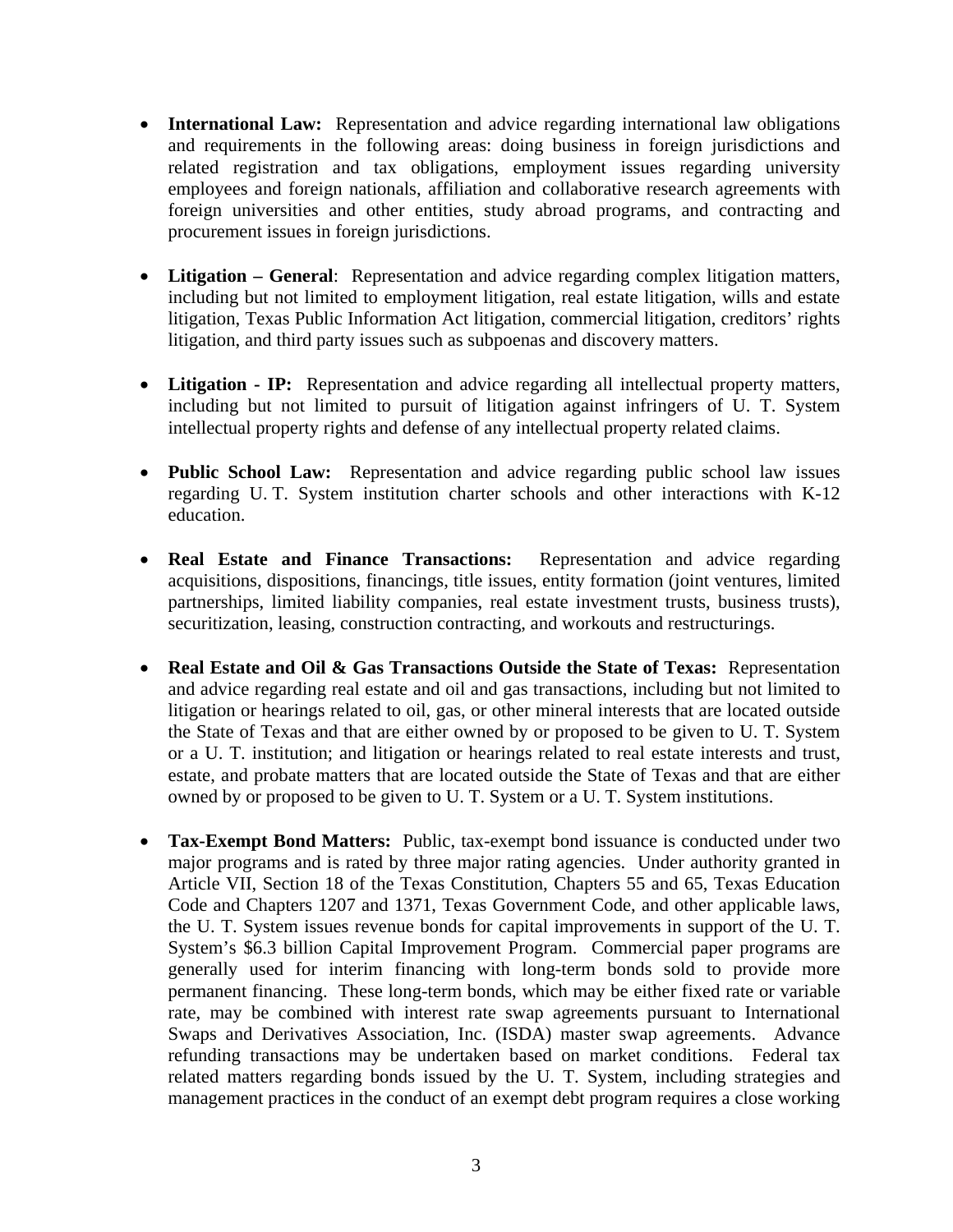relationship with tax counsel. In addition, the U. T. System works with counsel regarding the preparation of the annual Securities and Exchange Commission filings. Contact with debt management staff is frequent due to the volume of debt issuance.

- **Tax Matters:** Representation and advice regarding state taxes of any kind, state pension issues and plans available only to universities, and regarding federal taxation of any kind, including but not limited to matters regarding: income, estate, gift, employment, and excise taxes; tax liens, tax garnishments, tax levies, tax assessments, tax valuations, summonses, subpoenas, and discovery; tax audits; administrative appeals of tax issues; tax hearings before administrative law judges and magistrates; appeals to Internal Revenue Service (IRS) appeals officers, district court, U.S. Tax Court, U.S. District Court, U.S. Court of Claims, and other venues; employee benefits such as Internal Revenue Code (I.R.C.) Section 125 cafeteria plans, the Texas Optional Retirement Program, I.R.C. Section 403(b), Section 415(m), and Section 457(a), Section 457(b), and Section 457(f) plans; unrelated business income tax; compensation issues for highly compensated employees and physicians; interaction with and representation before the IRS and other taxing authorities in any tax controversy; and charitable contributions and fundraising. Although outside counsel will not be required to prepare any tax return, it may be required to give legal advice on issues relating to the filing of such tax returns and the appropriate treatment of tax matters on such returns. Outside counsel should be admitted to practice before the Texas district courts, the U.S. Tax Court, the U.S. District Court, and the U.S. Court of Claims.
- **Utility Matters:** Representation and advice in utility matters, including but not limited to natural gas, electric, and telecommunications matters, including reviewing contracts, conducting research, rendering legal opinions, appearing in contested rate hearings, pursuing litigation, and handling other utility-related legal matters.

**Responses:** Responses to this RFQ should include at least the following information: (1) a description of the law firm's or attorney's qualifications for performing the above legal services, including the law firm's or attorney's prior experience in the specific area(s) of law for which the law firm or attorney is responding; (2) the expertise, including scientific or technical, of the attorneys that would be assigned to work on such matters; (3) the submission of fee information for the law firm's or attorney's performance of the above legal services, which may be in the form of one or more of the following: (i) a proposed range of hourly rates (not to exceed \$525 per hour for attorneys and \$225 for paralegals) for each billing class of personnel who may be assigned to perform services in relation to U. T. System's or the U. T. System institutions' matters, (ii) a proposed fixed fee basis, (iii) a proposed fee schedule, and/or (iv) other proposed fee arrangement(s); provided that all fee information submitted must be directly related to the achievement of specific goals and cost controls (however, please note that any reimbursement by U. T. System or a U. T. System institution of a law firm's or attorney's expenses incurred in performing the above legal services under a contract resulting from this RFQ will only be allowed as addressed in Section 5.2 of the Outside Counsel Contract identified below); (4) a description of the efforts made by the law firm or attorney to encourage and develop the participation of minorities and women in the provision both of the law firm's or attorney's legal services generally and the specific areas of law in particular; (5) disclosures of conflicts of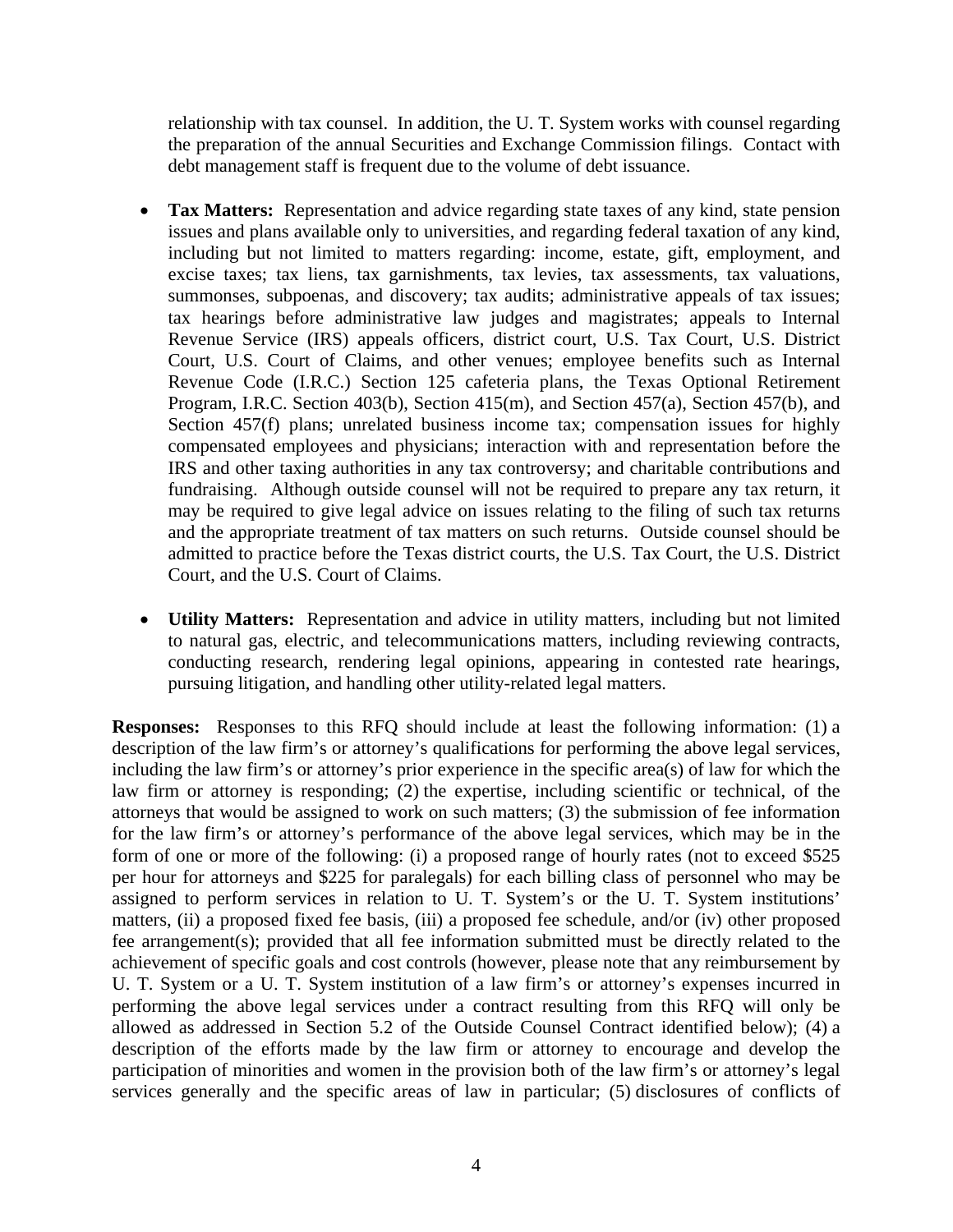interest (identifying each and every matter in which the law firm or attorney has, within the past calendar year, represented any entity or individual with an interest adverse to the U. T. System, the U. T. System institutions, or the State of Texas or any of its boards, agencies, commissions, universities, or elected or appointed officials); and (6) confirmation of willingness to comply with policies, directives, and guidelines of the U. T. System, the U. T. System institutions, and the Attorney General of the State of Texas.

**Selection of Outside Counsel:** Responses to the RFQ will be reviewed by U. T. System and U. T. System institutions. The U. T. System Office of General Counsel ("OGC"), on behalf of U. T. System and each U. T. System institution, contracts with all outside counsel and may select outside counsel from the Referral List of RFQ respondents only if and when the need for legal services arises based on OGC's determination, at its sole discretion, of which respondent on the Referral List has (1) complied with this RFQ, (2) demonstrated in its RFQ response the competence and qualifications necessary to perform the needed legal services and (3) proposed in its RFQ response a fair and reasonable price for the needed legal services, based on the fee and expense information set forth in that response. The selection of and contracting with outside counsel is subject to the approval of the Office of the Attorney General and compliance with applicable state laws and regulations. In its response to this RFQ a law firm or attorney must state that (1) it has obtained and reviewed both (a) the Office of the Attorney General's administrative rules found in Title 1, Chapter 57 of the Texas Administrative Code and (b) the Attorney General's June 2014 Memorandum to State Agencies, University Systems, and Institutions of Higher Education regarding updates to outside counsel rules and templates (https://www.texasattorneygeneral.gov/files/agency/Letter\_to\_Agencies.pdf) and (2) it agrees that it will comply with such administrative rules and that Memorandum in its response to this RFQ and in the negotiation, processing and performance of any contract(s) resulting from this RFQ to which it is a party. Each response to this RFQ must state that it will remain valid for selection by OGC for one or more outside counsel services contracts between the respondent and either U. T. System or a U. T. System institution, with such contracts having a starting date during the period September 1, 2015 through August 31, 2017. Any contract resulting from this RFQ must use the Attorney General approved Outside Counsel Contract ("OCC") template located at https://www.texasattorneygeneral.gov/files/agency/contract\_template2014.doc.

As required by Texas Administrative Code, Title 1, Rule §57.4 (d) and (e) and Rule §57.5 (e), after U. T. System or a U. T. System institution selects a law firm or attorney as outside counsel, that law firm or attorney must submit to U. T. System or the U. T. System institution a written disclosure statement identifying every matter in which the law firm or attorney represents, or has represented, within the past calendar year, any entity or individual in any litigation matter in which the entity or individual is directly adverse to the State of Texas or any of its boards, agencies, commissions, universities, or elected or appointed state agency officials in connection with their official job duties and responsibilities. "Litigation" means the matter has been filed in the public record in either state or federal court. If a disclosure statement is submitted, it must include a short description of the nature of the matter and the relief requested or obtained in each matter and any identifying cause or case number. U. T. System or the U. T. System institution shall determine given the disclosure statement whether to continue with its choice of outside counsel. Furthermore, U. T. System or the U. T. System institution shall submit to the Office of the Attorney General the disclosure statement previously submitted by the selected outside